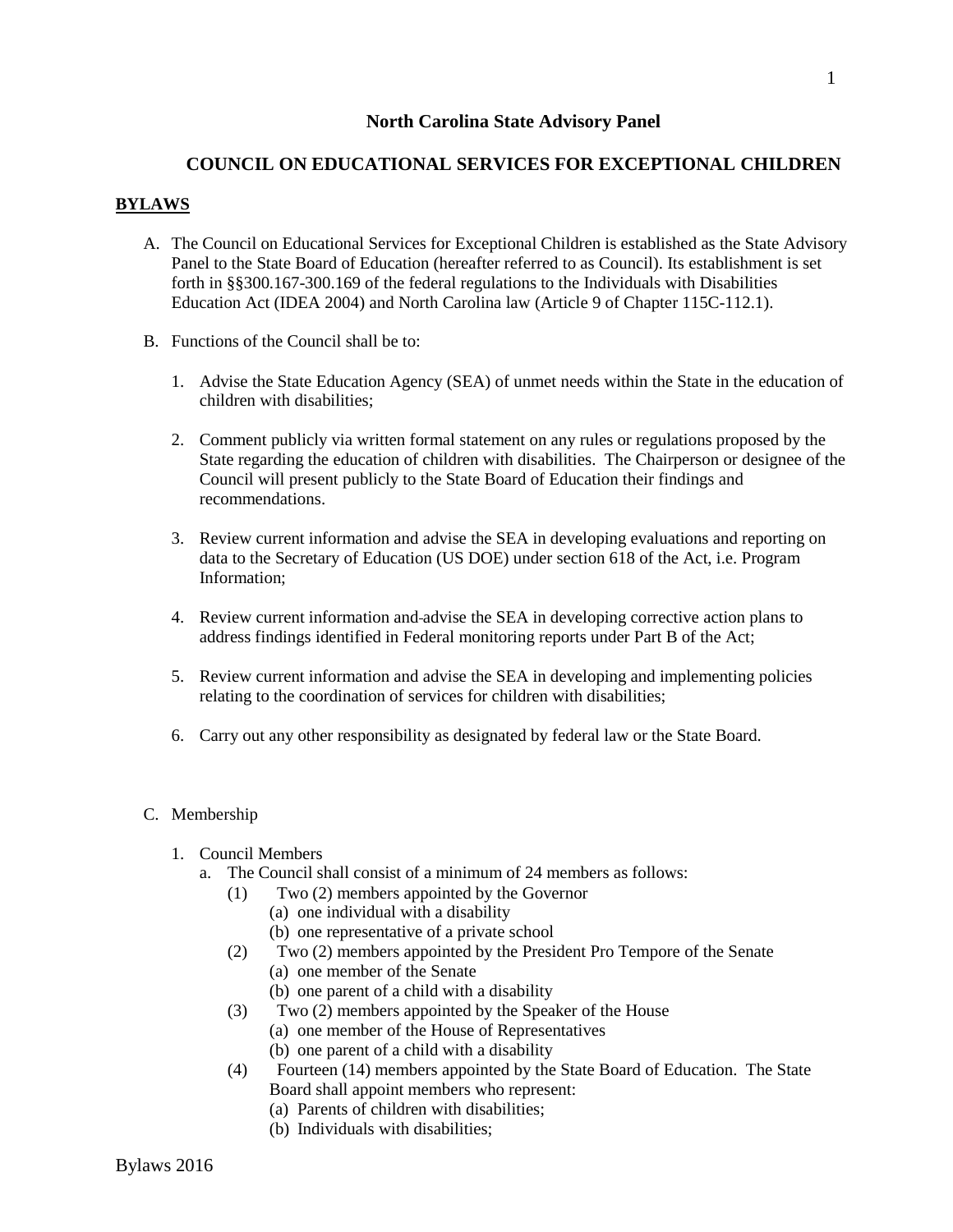- (c) Teachers;
- (d) Representatives of institutions of higher education that prepare special education and related services personnel;
- (e) State and local education officials, including officials who carry out activities under subtitle B of Title VII of the McKinney-Vento Homeless Assistance Act;
- (f) Administrators of programs for children with disabilities;
- (g) Representatives of other State agencies involved in the financing or delivery of related services to children with disabilities;
- (h) Representatives of private schools and public charter schools;
- (i) Not less than one representative of a vocational, community, or business organization concerned with the provision of transition services to children with disabilities;
- (j) A general education administrator; and
- (k) Representative from the state's Parent Training and Information Center.
- (5) Four (4) State agency representatives
	- (a) A representative from the State Department of Health and Human Services, including one responsible for foster care;
	- (b) A representative from the State Juvenile Justice and Delinquency Prevention;
	- (c) A representative from the State Department of Public Safety; and
	- (d) The Superintendent of Public Instruction or the Superintendent's designee.
- b. A simple majority of the members of the Council must be individuals with disabilities or parents of children with disabilities.
- 2. The Council shall represent the various interests of the groups concerned with the education of children with disabilities.
- D. Terms of Office
	- 1. The term of appointment for all members except those appointed by the State Board of Education is two years. No member shall serve more than eight (8) years, except for State agency representatives.
	- 2. The term for members appointed by the State Board is four years. No person shall serve more than two consecutive four-year terms.
- E. Procedures
	- 1. The Council shall meet four times per year or as often as necessary to conduct its business.
	- 2. By September 1 of each year, the Council shall submit an annual report of Council activities and suggestions to the SEA. This report must be made available to the public in a manner consistent with other public reporting requirements of Part B of the IDEA 2004.
	- 3. Official minutes must be kept on all Council meetings and must be made available to the public on request. At each meeting, the Council must vote on the approval of the minutes taken during the previous meeting. In addition to minutes, all meetings of the Council will be recorded by electronic audio device when available. A transcribed copy of the meeting will be presented to each council member prior to the vote to approve minutes. All approved minutes will be posted to the Council's webpage ten (10) business days of approval.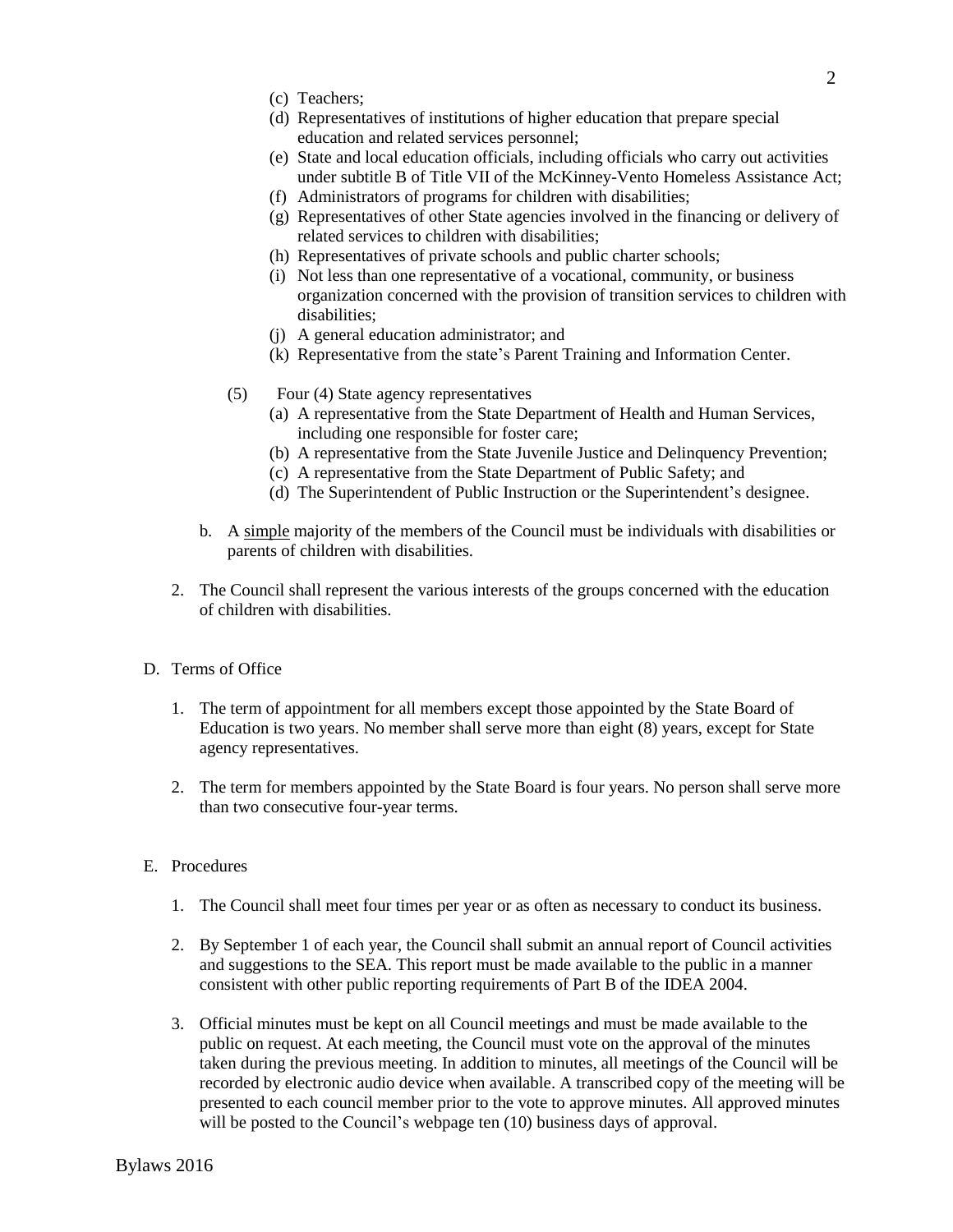- 4. All Council meetings and agenda items must be announced enough in advance of the meeting to afford interested parties a reasonable opportunity to attend. This information shall be posted to the Council's webpage at least one week prior to the meeting. Meetings must be open to the public.
- 5. Interpreters and other necessary services must be provided at Council meetings for members or participants. The State may pay for these services from IDEA funds.
- 6. The Council shall serve without compensation but the State may reimburse the Council for reasonable and necessary expenses for attending meetings and performing duties. The state may use IDEA funds. Each Council member shall receive travel allowances in accordance with State budget policies.
- 7. The Council shall meet in a location provided by the State Department of Public Instruction on a date to be agreed upon by the members of the Council from meeting to meeting.
- 8. The Department of Public Instruction shall provide the necessary secretarial and clerical staff and supplies to accomplish the objectives of the Council. Said staff will oversee the recording by electronic audio device and the transcribing of minutes.
- 9. The Council shall designate a chairperson and vice chairperson from among its members.
- F. Meeting Attendance
	- 1. Regular attendance and participation of all Council members is expected. When a member appointed by the State Board of Education misses two consecutive regular meetings, the Council Chairperson or the Exceptional Children Liaison will contact that member to inquire about his interest in remaining on the Council.
	- 2. When a member appointed by the State Board of Education misses three regular meetings in a year, the Council shall inform the State Board of Education and request that the board appoint another person to fill out the unexpired term of the member who does not attend.
	- 3. When a member who serves by legislative or executive appointment misses a like number of regular meetings without notice, the Council shall request that consideration be given to appointing someone else to fill out the unexpired term of the legislative or executive appointment.
	- 4. When a member from a State agency misses a like number of regular meetings without notice, the Council shall request that a new representative be named by the designated agency.
	- 5. All new Council members shall participate in orientation.
	- 6. Attendance at meetings may be reflected in person or via telephone or other electronic device. Council members not in attendance at a meeting, shall abstain from voting on the minutes from that particular meeting.
- G. Internal Organization
	- 1. A quorum at a Council meeting shall consist of at least thirteen (13) members, including the